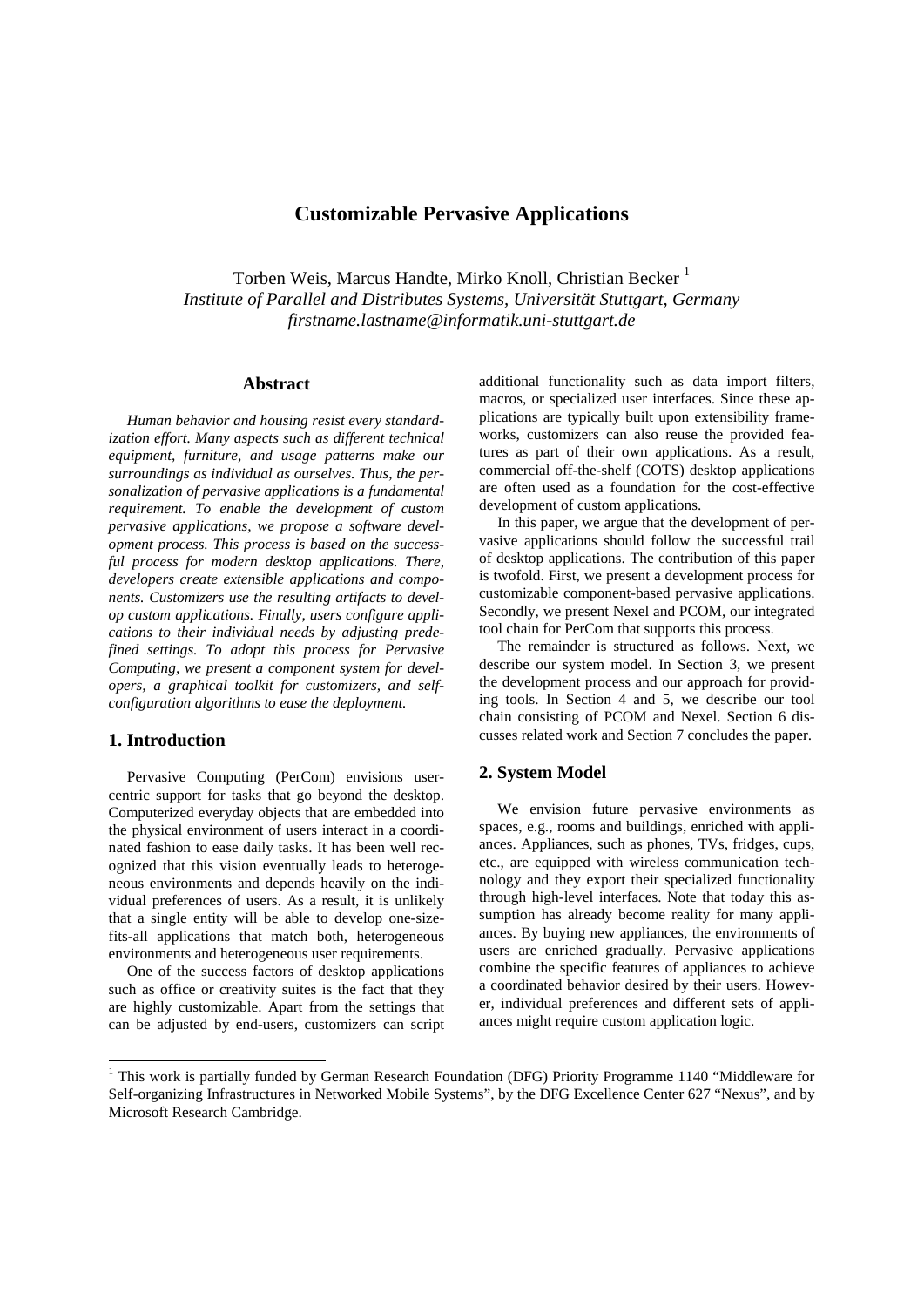#### **3. Development Process and Tool Support**

As shown in Figure 1, we can distinguish two software architectures that both foster customizable applications. Architecture one is the equivalent to modern productivity tools. A software vendor or an open source project produces a "suite". This is a feature-rich piece of software covering the functionality that most users expect from a smart environment. This suite can be customized by adding customization components. Architecture two builds on coarse-grained components. As Figure 1 indicates, a person can compose custom applications from these components.



**Figure 1 – Customization Architectures** 

Both architectures have in common that custom applications are built in three stages as shown in Figure 2. At the development stage, professional developers create commercial off-the-shelf suites, components or appliances for a large user base. At the customization stage, customizers adapt software to the special needs of rather small user groups. At the utilization stage, users deploy suites, components, appliances and customizations and expect that they cooperate seamlessly.



**Figure 2 – Development Process and Tools** 

It is noteworthy that the groups of persons that adopt the roles of this process do not necessarily have to be disjoint. Instead, we believe that in the future especially technically interested persons will often act as customizers for their own pervasive applications. This clearly raises the requirement for appropriate development tools for each stage of the process.

As shown in Figure 2, our approach towards providing integrated tool support for this process is based on the combination of two software tools.

The integration of appliances as well as the development and utilization of applications is supported by our component system PCOM [2]. PCOM provides a component abstraction that can be used to develop pervasive applications. It relies on our middleware BASE that integrates various communication technologies. Thus, PCOM can act as bridge between appliances and since it performs the assembly of applications automatically at runtime, it enables users to execute applications without configuring them.

The customization of applications is supported by Nexel, our visual programming language. With Nexel, customizers can visually create PCOM components and applications. Using a plug-in framework, Nexel can utilize various appliances. This enables customizers that have only limited programming experience to visually orchestrate appliances. The generated artifacts can then be shared with other users.

In the following two sections, we provide an overview of the main concepts of PCOM and Nexel. To demonstrate customization of applications, our description is based on simple exemplary applications.

# **4. PCOM**

In PCOM [2], applications are trees of components that are potentially distributed across devices. Each component provides certain functionality to its parent by relying on the functionalities of its children. The exact composition is automatically determined and maintained at runtime by the system. To do this, each component is equipped with a contract that declares its dependencies towards the local execution environment and other components. Using these contracts, a component container on each device ensures that the requirements of all used component are fulfilled at any point in time. This kind of self-configuration [8] enables PCOM to execute applications in different environments without any manual setup or intervention.

To show how this system fits into the development process, consider the volume control application shown in Figure 3. The application enables a user to control the volume of a media player using a phone.

In this example, the application anchor, i.e., the root of the tree, is equipped with a contract that declares dependencies to two components (mediaPlayer and mobilePhone). Components that can be bound to the dependencies must provide certain events and interfaces (a), (b). Whenever an instance of a VolumeControl is started, the component container performs automatic binding using matching components. Figure 3 shows one component for each dependency that can fulfill the requirements (c), (d).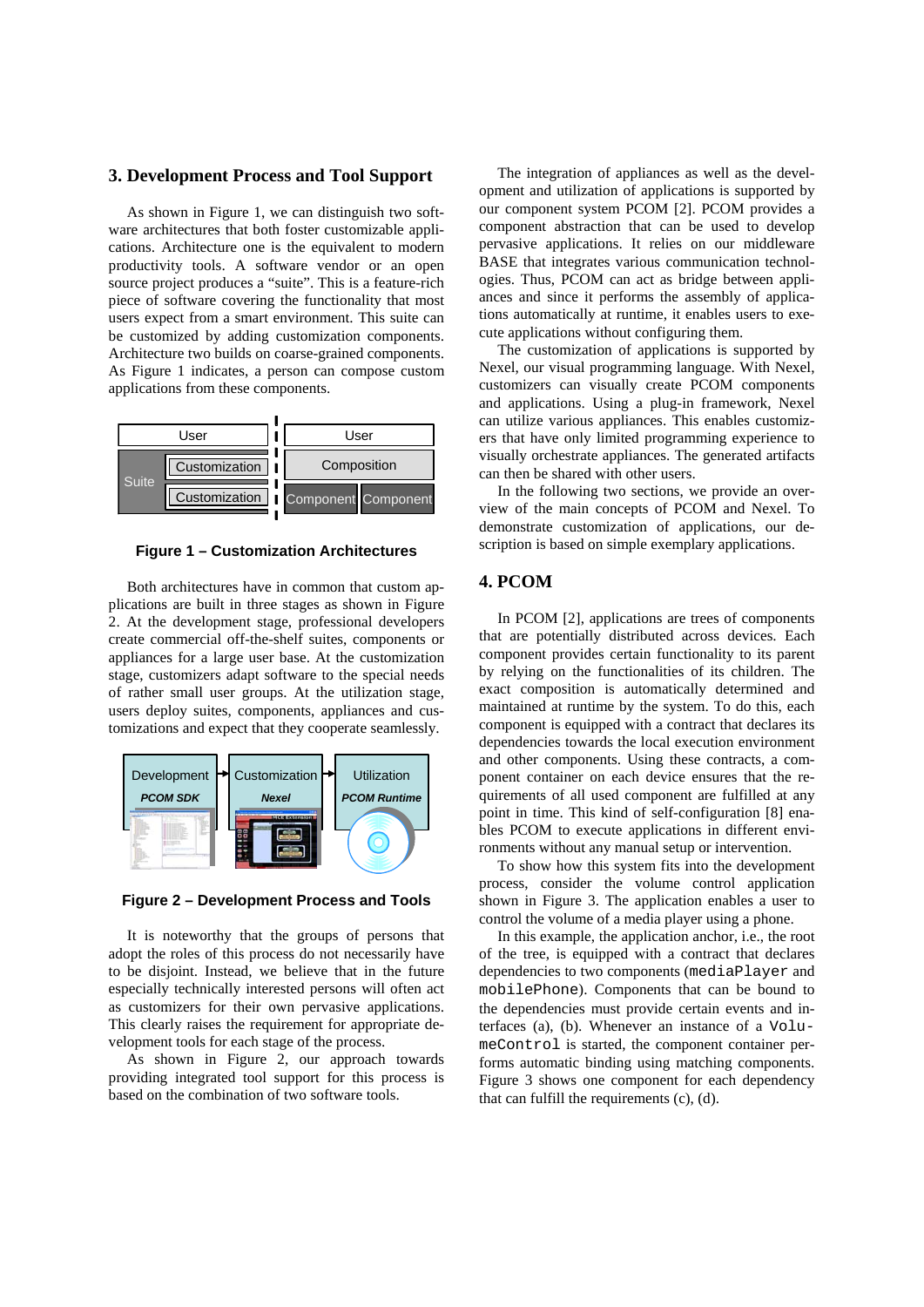

**Figure 3 – Volume Control Application** 

For the sake of simplicity, our example is purely based on syntactic contracts and omits details that have been described in previous publications [2], [8]. [4], for instance, identifies four levels of contracts: syntactic, behavioral, synchronization and QoS contracts. PCOM contracts can model QoS dimensions and assignments as well. Furthermore, they can be used to define resource requirements towards their executing container. For our later description of Nexel, it is important to mention that the matching of contracts is not tied to the type system of the underlying programming language. Thus, the interface and events specified in contracts can be arbitrary identifiers.

Using PCOM, developers can integrate appliances as components with specified interfaces. The customization of applications is mainly supported by the late binding performed by the PCOM container and the recursive nature applications. As applications are composed at runtime, all parts of the application can be extended (e.g., through adapter components that provide additional functionality or enable the integration of new appliances). Furthermore, since an application anchor itself is just a component, customizers can combine existing applications and components by building new components that rely on their interfaces.

To deploy an application, a user must download its components onto the devices in the target environment. As PCOM has been specifically designed to automatically configure applications at runtime, usage does not require any configuration. Using a graphical user interface, a user simply starts an application anchor and the system will run the component as long as all required components are available. If an appliance becomes unavailable, PCOM will automatically try to find an adequate replacement. To enable this, we have developed an initial set of algorithms [8] and mechanisms.

These algorithms encompass greedy-based heuristics as well as complete solutions based on asynchronous backtracking. However, regarding automatic configuration there are still interesting research questions that have not been solved so far.

#### **5. Nexel**

Using PCOM developers can create commercial off-the-shelf (COTS) components which automatically orchestrate themselves. Thus, as a user you download new components and the environment will integrate them. However, quite often some glue logic is missing to combine a set of components to a useful application. Imagine that your phone and your media player are already PCOM-enabled and you want to control the volume of the player via the phone. All you need is a component that ties together the functionalities.

To simplify the development of such small but useful pervasive applications, we have developed a graphical programming language called Nexel. We believe that such a language can do to pervasive applications what VisualBasic & friends did for simple GUI and database applications: Nexel allows casual hobby programmers to produce PCOM components and to share them with others. In the following, we illustrate its basic features by implementing previous example.

First, we must select the components that we want to work with. Nexel itself has no built-in support for any special component. Instead, Nexel can be extended via plug-ins. By dragging a component on the window, Nexel adds component-specific commands and events to its sidebar. In our case, the smartphone emits Up key and Down key events, while the media player features a MP change volume command.



**Figure 4 – Volume Control with Plug-Ins**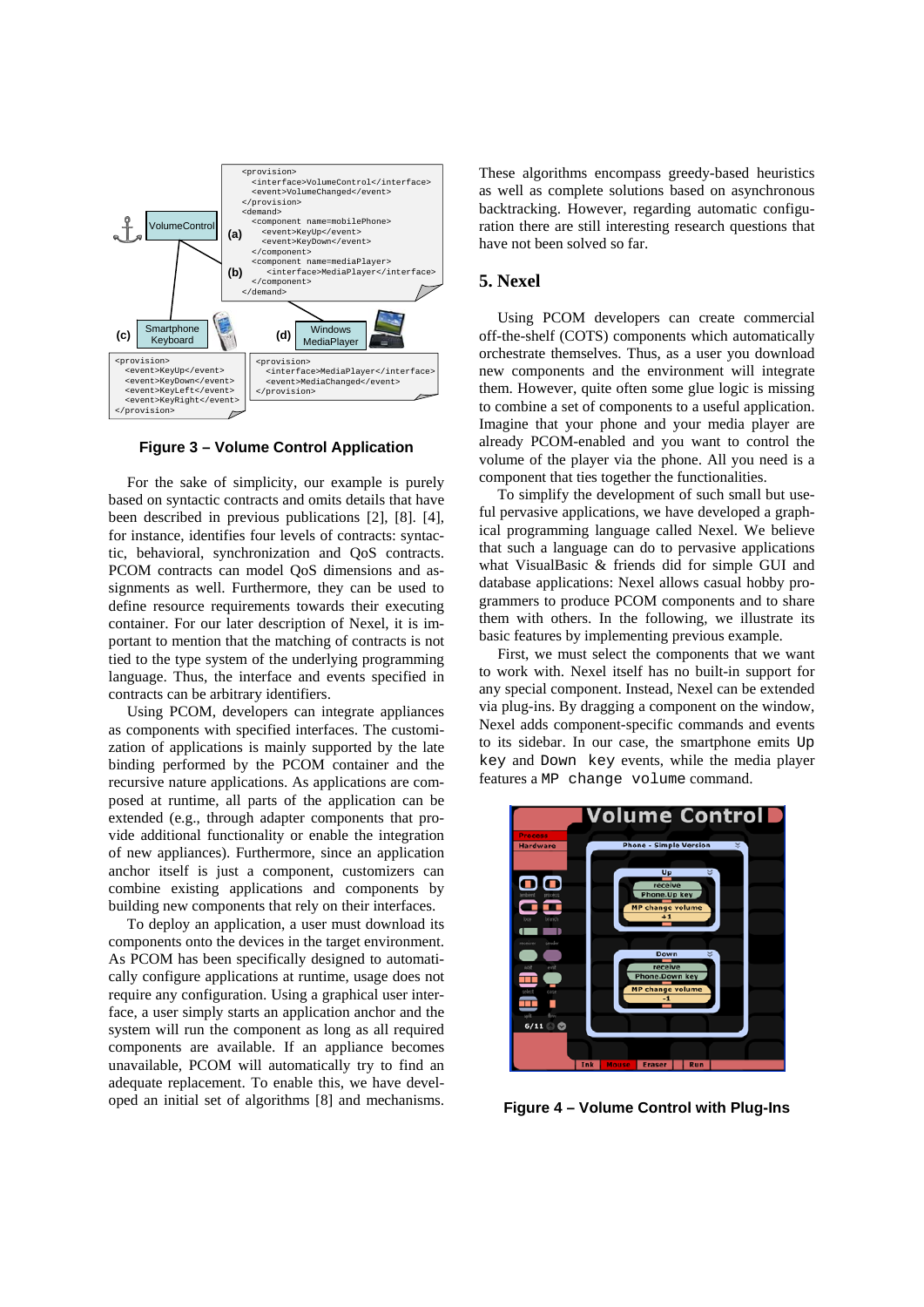Secondly, we create a component called "Phone – Simple Version" (see Figure 4) by dragging the component symbol from the sidebar. Furthermore, we add two processes: one for increasing and one for decreasing the volume. In an endless loop, the process waits for the Up/Down key event and executes the MP change volume command. One key advantage of Nexel is that these tasks can be achieved with simple Drag & Drop. There is no need to understand PCOM.

In step three, Nexel generates a PCOM component with two required contracts: one for the phone and one for the media player. By pressing the "Run" button at the bottom of the screen we can deploy the component and use the resulting application from within PCOM.

#### **5.1. Implicit Component Contracts**

The example in Figure 4 is mapped to a PCOM component with two demanded contracts, one for each used component. The phone plug-in tells Nexel that it provides the following contract:

```
<provision> 
   <event>Phone.Up Key_int</event> 
   <event>Phone.Down Key_int</event> 
   <event>Phone.Left Key_int</event> 
   <event>Phone.Right Key_int</event> 
</provision>
```
Nexel analyzes the application and realizes that only the Up Key and Down Key events are used. Thus, it demands the following contract:

<demand> <component name="Phone"> <event>Phone.Up Key\_int</event> <event>Phone.Down Key\_int</event> </component> </demand>

The same happens with the media player. It provisions the following PCOM contract:

```
<provision>
   <interface>Volume.Up_int</interface> 
   <interface>Volume.Down_int</interface> 
   <interface>IMediaPlayer</interface> 
 </provision>
```
The provisioned contract states that the media player can receive events (in contrast to the phone which emits events) for volume up/down and the expected type is int. Thus, Nexel uses a concept known from C++ linkers: name mangling. It mangles the namespace (Volume) with the name of the identifier (Up) and the type (int) into one unique identifier. To PCOM this does not matter, since a PCOM interface is just an identifier. To avoid that two independent developers create two identifiers with the same name but different semantics, Nexel could as well use strong names as in .NET. To continue with our example, Nexel will generate a second demanded contract:

```
<demand> 
  <component name="player"> 
   <interface>Volume.Up_int</interface> 
   <interface>Volume.Down_int</interface> 
  </component> 
</demand>
```
The contracts we have investigated so far use a concept known as Signals & Slots [13]. Signals & Slots are extensively used in KDE/Qt desktop applications to connect components. A signal allows a component to emit a named value. A slot receives and processes a named value. In our example, the phone emits an event of name Phone.Left and type int. This can be treated as a *signal*. The media player offers an interface that can receive an int under the name Volume.Up, i.e. it is a *slot*. As outlined in the next section, Nexel has built-in support for Signals & Slots.

However, the media player offers an additional interface: IMediaPlayer. This is not a mangled name and therefore neither a signal nor a slot. Instead, it is a more low-level but powerful Java interface. Using a plug-in, Nexel can utilize such interfaces. It is the task of the plug-in to extend Nexel with new commands (i.e., new GUI elements), that – when executed – call the low-level interface. However, without plug-in support, Nexel cannot make such calls. This dualism between Signals & Slots and low-level Java interfaces is comparable with the IDispatch interface in Microsoft COM. High-level languages talk to COM components only via IDispatch, although they can additionally offer more powerful interfaces for C.

Using contracts implicitly, Nexel developers do not get in touch with them. It happens all behind the scenes of our tool chain. However, this approach works only if somebody (i.e., the appliance vendor or a third party) provides a Nexel plug-in. In the next section we show how you can deal with contracts explicitly.

## **5.2. Explicit Component Contracts**

Imagine that our media player offers Signals & Slots in its interface, but the media player vendor did not provide plug-in. In this case, we cannot utilize IMediaPlayer. However, we can still utilize Signals & Slots. To illustrate this concept, we implement the application of Figure 4 again using explicit contracts. The result is depicted in Figure 5. The major difference here is that Figure 5 does not require a plugin. Instead, the Nexel component explicitly declares a demanded contract of name Volume with two signals named Up and Down. A signal is notated as:

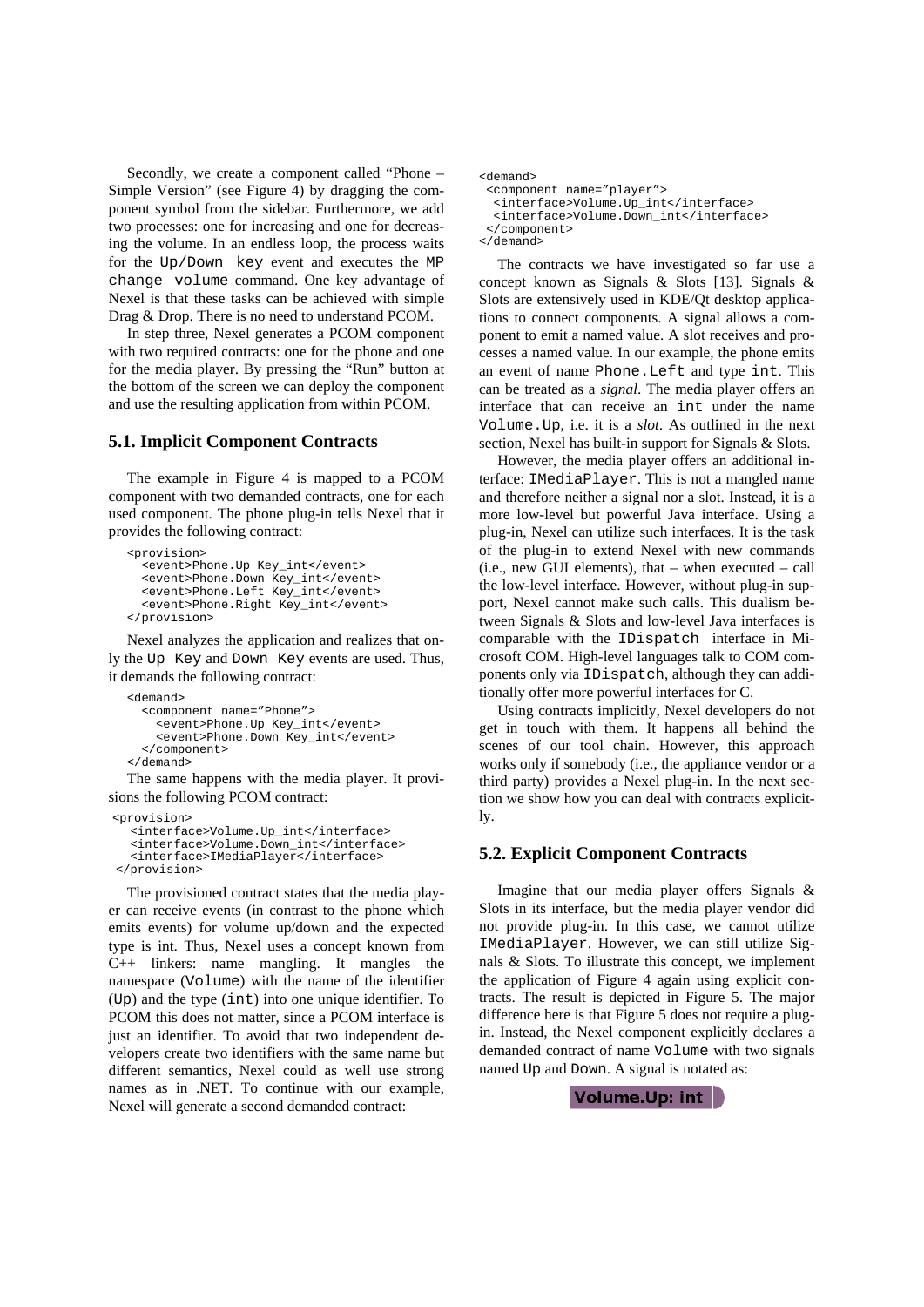The corresponding slot is notated as:

Volume.Up: int

To increase/decrease the volume, the Nexel component posts a value ("1" in the example) to such a signal. Therefore, it uses the built-in post command. In Figure 4, we used the media player specific MP change volume command, but it is not available here, since we do not use a plug-in.



**Figure 5 – Volume Control via Contracts** 

When Nexel maps the component in Figure 5 to PCOM, the result is exactly the same as in Figure 4. This dualism between implicit and explicit contracts exists for two reasons. First, implicit contracts via plug-ins ease the work of Nexel users. Second, using such plug-ins Nexel can use low-level Java interfaces like IMediaPlayer. The plug-ins just have to provide adequate commands. In contrast, Signals & Slots can always be used even if no plug-in is available.

#### **5.3. Extensible Applications**

Customization always requires two parties to cooperate. First, applications must be extensible. If everything is hardwired, we cannot customize anything reasonable. Second, customizers must extend applications by providing additional customization components.

The previous examples have shown how to build an extensible application in Nexel. Our application is not hardwired to any special component or device. It can cooperate with any component offering matching contracts. This way, our application is extensible. For example, someone could provide a component that implements the Volume contract and shows the current volume on the TV screen whenever the volume is changed. In the next section, we show how to extend our application to make it MediaCenter PC compatible.

## **5.4. Extending Applications**

Getting COTS (commercial off-the-shelf) applications helps users to orchestrate most of their appliances but they will not satisfy all desires. Two concerns are

most likely to arise. First, the contracts of COTS applications will not always match the contracts available in the environment. Secondly, users want to extend their applications to provide additional functionality.

The first issue can be solved by implementing component adapters that translate the provided functionality into the desired interface. This is analogous to the example shown in figure 5, except that the customizer has to model provided Signals & Slots by attaching them to the left side of their component.



**Figure 6 – Component for Light Dimming** 

The second problem can for instance be tackled by implementing intermediary components. Consider the following example: first, the user buys a basic starter set for controlling his home. Then as he gets more experienced, he is up to new challenges and needs addons. For instance, the user might want to change the behavior of the light switches. Instead of simply switching them on and off, he wants the lights to fade. To do this, we add a component in between the COTS application and the light component as shown in Figure 6. The new component provides the feature Light.OnOff and demands a component with brightness control, i.e. the Light.Brightness interface. If an application uses Light.OnOff then PCOM connects it to our Smooth Light component which is in turn connected to the real light component.

Thus, we extended an application with a feature. Whenever the lights switch, Smooth Light translates the command into a sequence of dimming steps.

#### **6. Related Work**

We presented a development process for customizable pervasive applications. Our way of developing applications has a number of similarities with the ideas presented in [1]. In contrast to this work, we have presented a tool chain that can be used to realize the ideas.